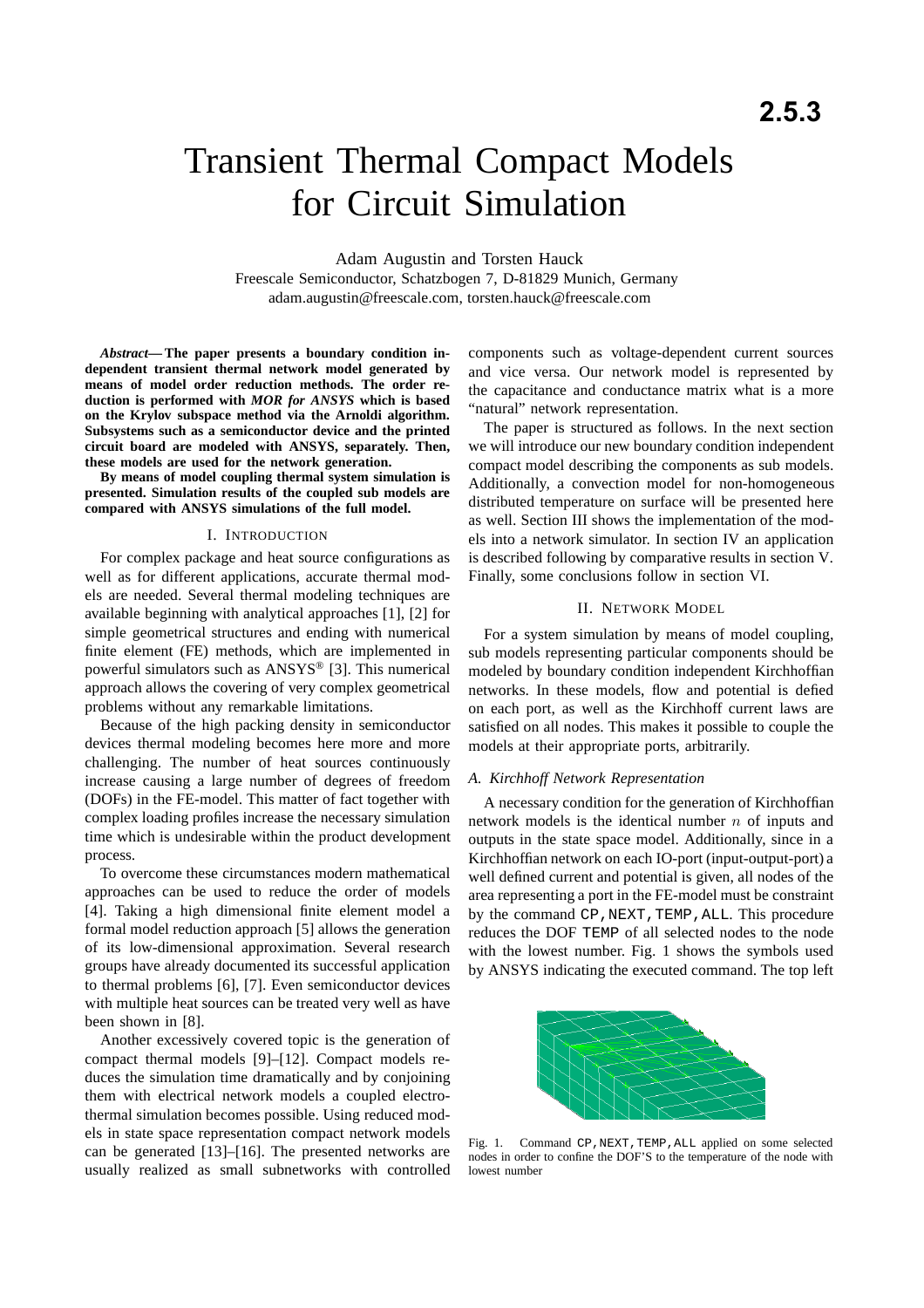node has the lowest number. These two constraints guarantee, that after several matrix manipulations we obtain on every IO-port of the Kirchhoffian network a well defined current and potential.

To keep the network size practicable we use model order reduction methods which provide very small models with a negligible loss of accuracy [8], [17]. For the reduction process we use the software *MOR for ANSYS* [18] developed on IMTEK, University of Freiburg. It is an open source command-line tool built on top of the ANSYS-supplied library to read ANSYS binary files. The information from ANSYS models is read from \*.full and \*.emat files. *MOR for ANSYS* generates reduced models in state space representation by means of Krylov subspaces which are built via the block Arnoldi algorithm [19].

The reduced model with order  $m$  in state space representation is expressed as

$$
\mathsf{M}\,\dot{z}(t) + \mathsf{A}\,z(t) = \mathsf{B}_e\,u(t)
$$
  

$$
y(t) = \mathsf{C}_e\,z(t)
$$
 (1)

where  $y(t)$  is the  $n \times 1$  output vector of unknown temperatures,  $u(t)$  is the  $n \times 1$  input vector and  $z(t)$  is the  $m \times 1$ state vector of the reduced model. For the dimensions we assume arbitrarily that  $m > n$ . The dimensions of the four matrices are: output matrix  $C_e^{n \times m}$ , input matrix  $B_e^{m \times n}$ , capacity matrix  $\mathsf{M}^{m \times m}$  and conductivity matrix  $\mathsf{A}^{\overline{m} \times \overline{m}}$ . Index e indicates here the matrices representing external ports.

In order to transform eq. (1) into a network representation the matrices  $B_e$  and  $C_e$  must be expanded to quadratic matrices

$$
\mathsf{B}^{m \times m} = \left[ \begin{array}{cc} \mathsf{B}_{e} & \mathsf{B}_{i} \end{array} \right] \quad \text{and} \quad \mathsf{C}^{m \times m} = \left[ \begin{array}{c} \mathsf{C}_{e} \\ \mathsf{C}_{i} \end{array} \right] \tag{2}
$$

with  $B_i$  and  $C_i$  indicating the internal nodes. With the potential vector  $T(t)$  and the electrical flow vector  $P(t)$ the Kirchhoffian network representation of eq. (1) can be written as

$$
\mathsf{H}\,\dot{T}(t) + \mathsf{K}\,T(t) = P(t) \tag{3}
$$

with the capacitance matrix  $H = B^{-1}MC^{-1}$ and the conductance matrix  $K = B^{-1}AC^{-1}$ .

# *B. Convection Model Dealing with Hot Spots*

Generally, on surfaces with convection as boundary condition the temperature distribution is not homogeneous distributed over the entire surface. For a port describing a surface with the method shown in section II-A, where a surface load is constrained to the node with the lowest number, we obtain only one value for the temperature of the entire surface. To overcome this disadvantage the surface must be described by a set of ports. This is possible by using Lagrange polynomials describing the heat flux as function of the surface coordinates. In doing so, the number of ports depends on the order of the Lagrange



Fig. 2. Surface with ports for convection definition with Lagrange polynomials of order two. The arrows indicate the flux the non homogeneous surface temperature with Lagrange polynomial of order two

polynomial. For instance, Fig. 2 shows the distribution of nine ports for Lagrange polynomials of order two. Using at least this order, the description of one hot spot on the surface will be possible.

Since in ANSYS it is not possible to apply heat flux on elements (SFE,HFLUX) using different values for each node associated to this element, the flux must be recalculated. In doing so, by means of the command F, HEAT, different values on each node can be applied. Fig. 3 shows



Fig. 3. Two examples for Lagrange polynomials of order two. The right pictures represent the heat flow distribution over the surface for the ports one and eight

two examples for the Lagrange polynomials. Assuming the grid indicates the mesh (in right pictures), the shape of each Lagrange polynomial shows the heat flow distribution on the surface for two different load steps. This procedure simplifies the network model representing the convection significantly, because the relationships between the nodes are defined in ANSYS' load step files.

#### III. IMPLEMENTATION IN NETWORK SIMULATOR

Using the high-level analog behavioral description language Verilog-A, modules are generated, which can be implemented in many network simulators.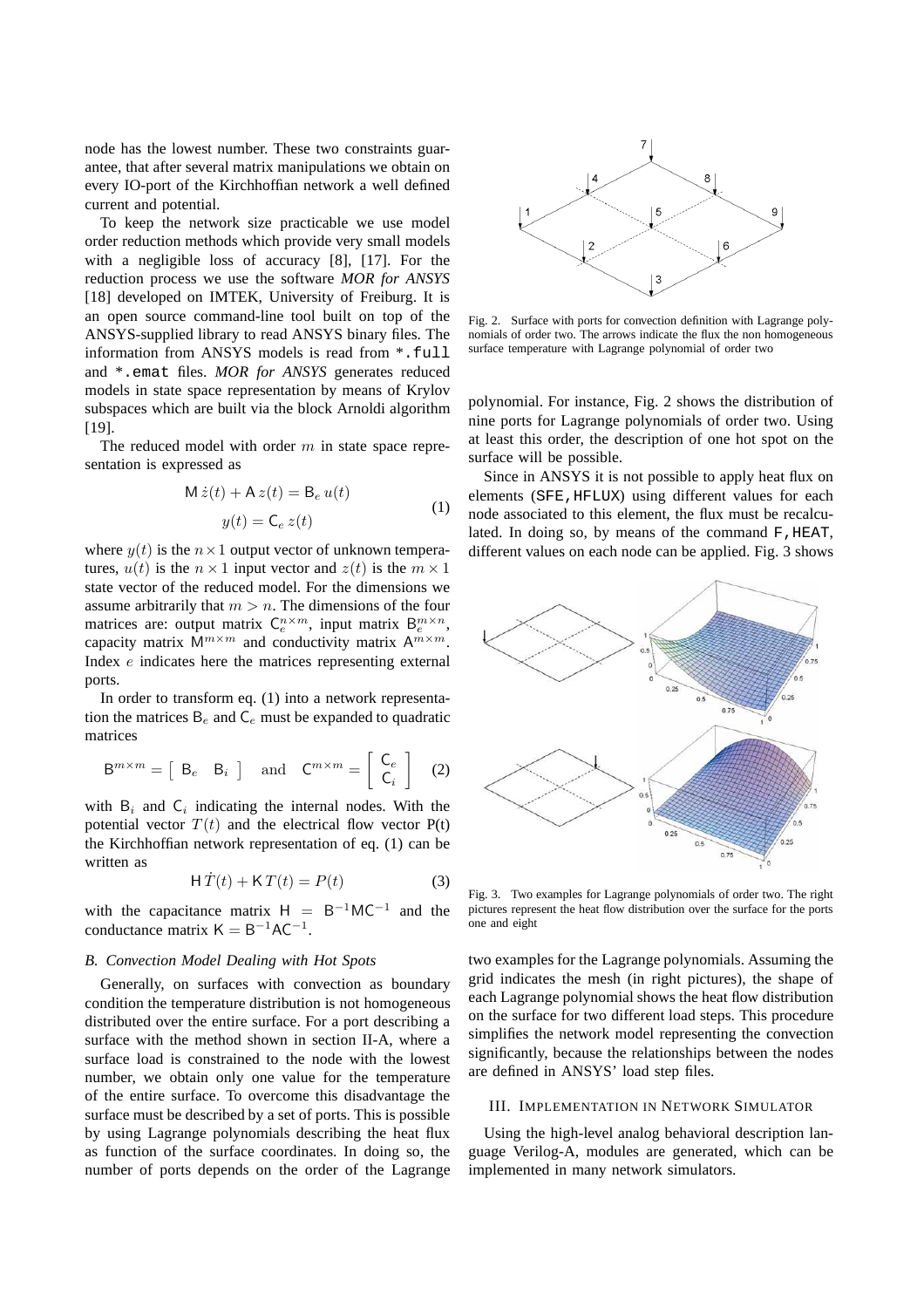## *A. Verilog-A Module for Reduced Models*

A thermal network described by Eq. (3) can be written as:

## Verilog-A module

//Verilog-A code for a network module 'include "disciplines.vams"

module mod\_name(yio);

//define external nodes inout  $[1:n]$  yio; thermal  $[1:n]$  yio;

//define internal nodes thermal  $[1:m - n]$  yint;

analog begin 'include "./model.h" end

endmodule

The ports yio describe the external IO-ports. Internal nodes of the network are represented by yint. Finally, the included header file model.h defines the network.

|                                                                                                    | model.h |  |  |  |
|----------------------------------------------------------------------------------------------------|---------|--|--|--|
| $Pwr(yio[1]) < +h_{1,1} * ddt(Temp(yio[1]))$ ;<br>$Pwr(yio[1]) < +h_{1,2} * ddt(Temp(yio[2]))$ ;   |         |  |  |  |
| $Pwr(yio[1]) < +h_{1,n+1}^*ddt(Temp(yint[1]))$ ;<br>Pwr(yio[1])<+ $h_{1,n+2}$ *ddt(Temp(yint[2])); |         |  |  |  |
| $Pwr(yio[1]) < +k_{1,1}$ *Temp(yio[1]);<br>$Pwr(vio[1]) < +k_{1,2}$ *Temp(yio[2]);                 |         |  |  |  |
| $Pwr(yio[2]) < +h_{2,1} * ddt(Temp(yio[1]))$ ;<br>$Pwr(yio[2]) < +h_{2,2} * ddt(Temp(yio[2]))$ ;   |         |  |  |  |
|                                                                                                    |         |  |  |  |

where  $h_{i,j}$  and  $k_{i,j}$  are the elements of the matrices H and K, respectively. Due to the complexity of the network, the above listing shows only some exemplary terms.

# *B. Verilog-A Module for Convection*

The module for convection described by the Lagrange polynomials can be written as:



parameter real Tamb=1; // ambient temperature

analog begin Pwr(to\_area[1])<+ h\*(Temp(to\_area[1])-Tamb); Pwr(to\_area[2])<+ h\*(Temp(to\_area[2])-Tamb);

... Pwr(to\_area[s])<+ h\*(Temp(to\_area[s])-Tamb); end

endmodule

The dimension of s must be set depending on the order of Lagrange polynomials (e.g. 9 for order two, 16 for order three, etc.).

# *C. Main Circuitry File*

Now, both Verilog-A modules can be implemented into a SPICE circuitry for instance using:

# SPICE circuitry

//SPICE code for a circuitry with an //included Verilog-A modules

.verilog "./mod\_board.va" .verilog "./mod\_conv.va"

aboard cv1 ... cv9 ld1 ... ld6 mod\_board aconv cv1 ... cv9 mod\_conv h= $film$  Tamb= $T_{amb}$ ...

The file mod board.va represents the Verilog-A module of a printed circuit board (PCB). The nine cvi ports define the connection between the board and the convection model. The remaining ports  $\mathsf{Id}i$  in the board module represent the connection to a package. File mod\_conv.va represents the Verilog-A module for the convection with polynomials of order two. Defining the convection as aconv now the correct values for the parameters h and Tamb must be set.

# IV. APPLICATION

To demonstrate the entire coupling procedure we chose a package with 28 leads and two different PCBs. The model of the package can be seen in Fig. 4. The PCBs are



Fig. 4. FE-model of a semiconductor package with three heat sources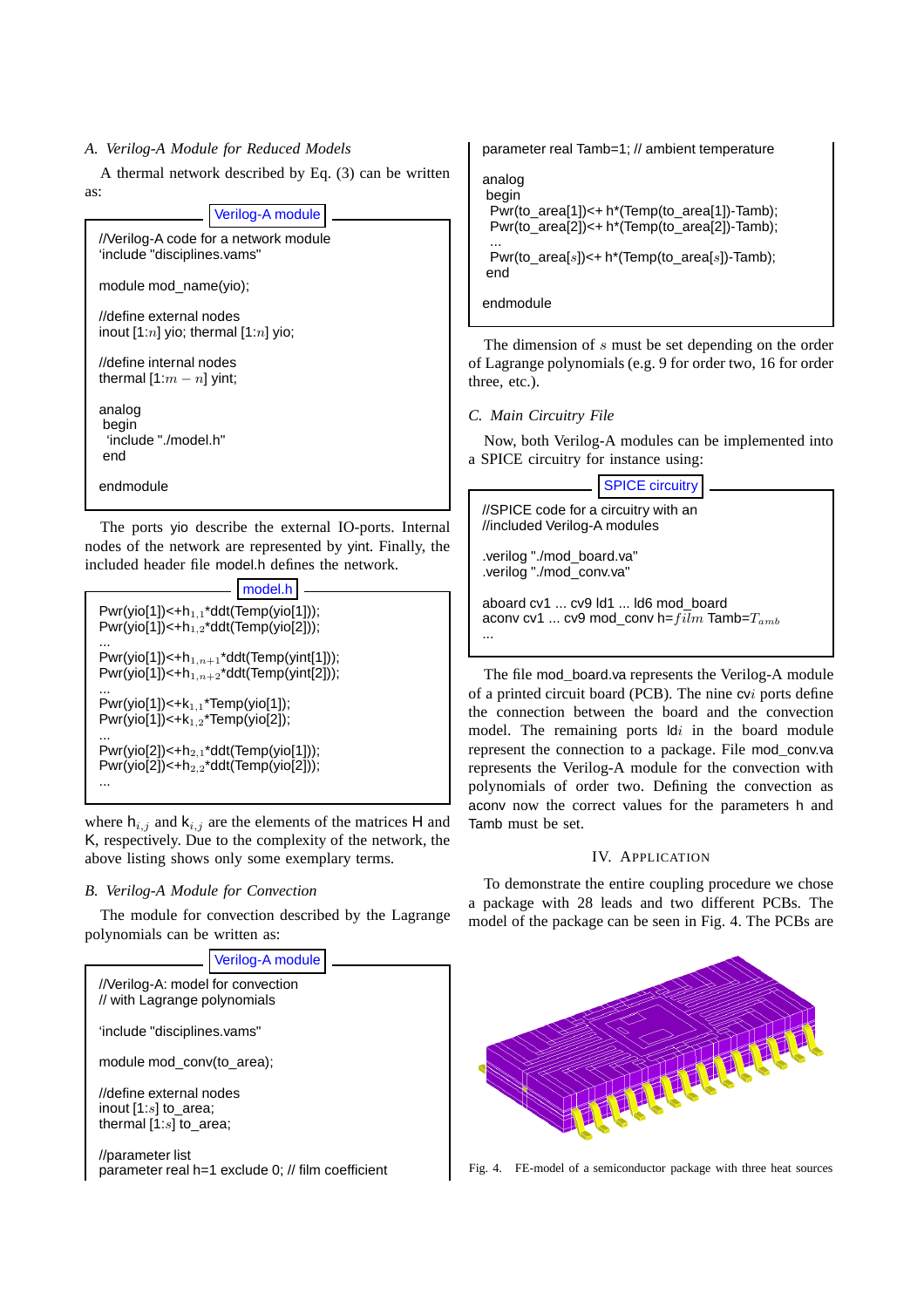

Fig. 5. Board models: 1s JEDEC with only upper copper layer and 2s2p JEDEC with inner copper layers

two JEDEC boards with different copper layer designs. A cross section is shown in Fig. 5. The 1s board has only one signal layer on top. The 2s2p board has two inner and a bottom signal copper layer, additionally.

The models are boundary condition independent, since these conditions are modeled separately. Convection can be described using the representation in Section III-B. In case of a constant temperature, a source with constant voltage can be used. To get an idea of the coupling procedure, Fig. 6 shows the interconnections between the models. The



Fig. 6. Model coupling. The numbers in brackets indicate the IO-ports within each model

numbers in brackets indicate the port numbers. Because of simplicity the convection model is represented by a two port model providing only one connection to a surface. Another simplification is the treatment of leads. They are collected into six groups.

#### V. RESULTS

To verify the network model two simulations with coupled subnetworks has been compared with appropriate ANSYS simulations. The simulations with ANSYS has been made using the full model including package, boards and convection as boundary conditions. For the



Fig. 7. Steady state results of the full model including PCB, package and convection. Mold compound is removed to see the heat sources on top surface of the die

simulations with network simulator ANSYS models of each subsystem has been reduced: one model for package and two different models for the boards. Finally, they have been coupled in the SPICE simulator. In Fig. 7 temperature distribution for the package on the 2s2p board can be seen for steady state. The simulation in ANSYS was performed using the full model. Here, mold compound is removed for a better view on the temperature distribution on the die and lead frame. The six lead groups can be identified here also very easy. In order to get the same conditions as for the coupled model simulations in SPICE all nodes representing the interconnecting IO-ports has been modified by the use of the CP-command. E.g. this modification can be noticed in Fig. 7 by the homogeneous temperatures within the grouped leads.

Table I shows the temperature on three different positions on the die as a comparison between the full ANSYS model and the coupled network model. As can be seen, the

TABLE I COMPARISON BETWEEN ANSYS AND A COUPLED NETWORK

| Board    | JEDEC 2s2p                  |                      | JEDEC 1s                    |                   |
|----------|-----------------------------|----------------------|-----------------------------|-------------------|
| Position | ANSYS                       | <b>SPICE</b>         | <b>ANSYS</b>                | <b>SPICE</b>      |
|          | $11.56\,^{\circ}\mathrm{C}$ | $11.72\textdegree C$ | $13.76\,^{\circ}\mathrm{C}$ | $13.95\text{ °C}$ |
|          | $11.94\text{ °C}$           | $12.09\text{ °C}$    | $14.14\text{ °C}$           | $14.32\text{°C}$  |
|          | $11.35\,^{\circ}$ C         | 11.51 °C             | $13.55\,^{\circ}\mathrm{C}$ | $13.73\text{ °C}$ |

difference stays always under 1.5 %. Also, the board with more copper layers (2s2p) shows smaller temperatures, which is generally always true. Fig. 8 shows transient results at the same three positions calculated using the network simulator. The influence of different boards can be seen very well. Since the package model is the same in both cases the time constants stays untouched, as well. The vertical white line indicates in Fig. 8 the position,